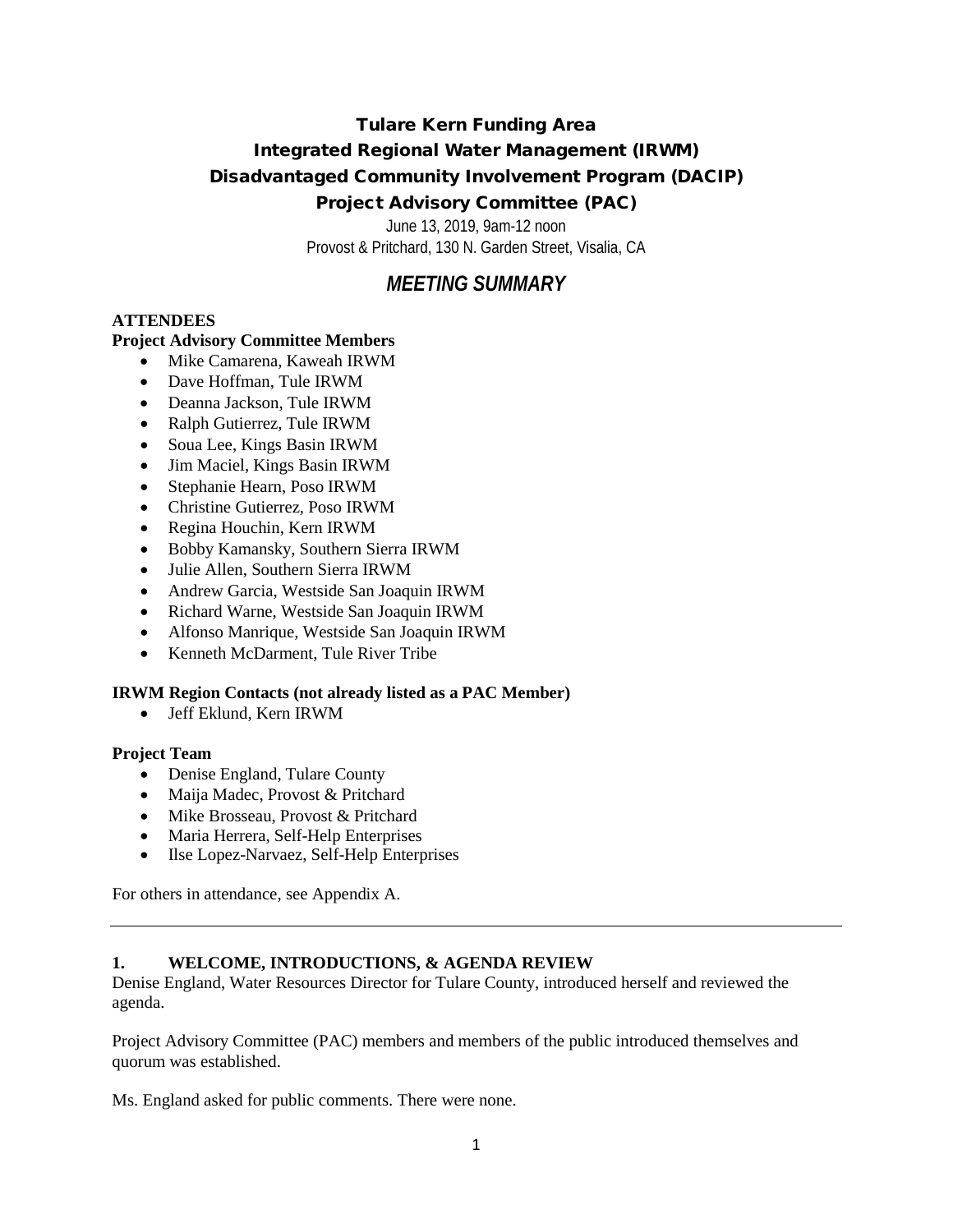#### **2. REVIEW OF MEETING SUMMARY FROM MARCH 28TH PAC MEETING**

Ms. England asked for comments regarding the summary of the March 28, 2019, PAC meeting. Ralph Gutierrez wanted to confirm that the Ms. Gutierrez in the meeting summary was not referring to him. Since the meeting, it was confirmed that it was in reference to Ms. Christine Gutierrez. No other comments were made.

#### **3. NOMINATION OF NEW PAC TRIBAL REPRESENTATIVES**

Two members from the Tule River Tribe, Kenneth McDarment and Charles Lwenya, were nominated to be new PAC tribal representatives. Kenneth McDarment, who was present, was nominated as the main tribal representative, while Charles Lwenya, who was not present, was nominated as the alternate.

*PAC Action: Recommendation to approve nominations for both Kenneth McDarment and Charles Lwenya.* 

*Ms. England asked for public comments regarding the recommendation; no public comments were made.*

*Motion made by Richard Warne, second by Regina Houchin.*

*All PAC members were in favor.*

#### **4. REVIEW REVISED PROJECT DEVELOPMENT GUIDELINES AND SCORING GUIDELINES**

Maija Madec presented the updated scoring criteria for projects requesting funding from the competitive regional funding pot. She reminded the attendees that the scoring criteria was only for the competitive regional funding pot and not the individual IRWM project funding. After reviewing the questions on the scoring guidelines, Mr. Camarena stated he thought that there should be a question about project sustainability.

A participant discussed whether the projects would have guidelines or a numerical score. From previous meetings, they had the impression that projects would not be assigned a numerical score. They expressed concern about the scoring system and its effect on potential projects. After more discussion, it was agreed that a scoring system would be necessary to rank projects competing for the regional funding pot. The score would help to identify projects that "rise to the top" but would not be a final determination. The Kings Basin IRWM representatives were asked about their scoring procedure within their IRWM for potential modification to the Tulare-Kern scoring guidelines.

Next, there was a discussion about how many points should be assigned to each question that was part of the scoring guidelines that Ms. Madec presented. Questions that could be answered with a "Yes" or "No" were given a value of 1 possible point, while other questions were given a range out of 3 possible points. After more discussion, the attendees decided to use a modified version of the Kings Basin IRWM scoring guidelines. The scoring values and description indicating how to score will be used. Also, "other considerations" will be added to the scoring criteria. The questions from the Tulare-Kern scoring guidelines would include a few noted modifications. A change was made to question 2 to include "representing a DAC" as an option for the application. A change was also made to question 10 to say "at least one" contaminant.

*PAC Action: Recommendation to use a modified version of the Kings Basin IRWM project scoring criteria.*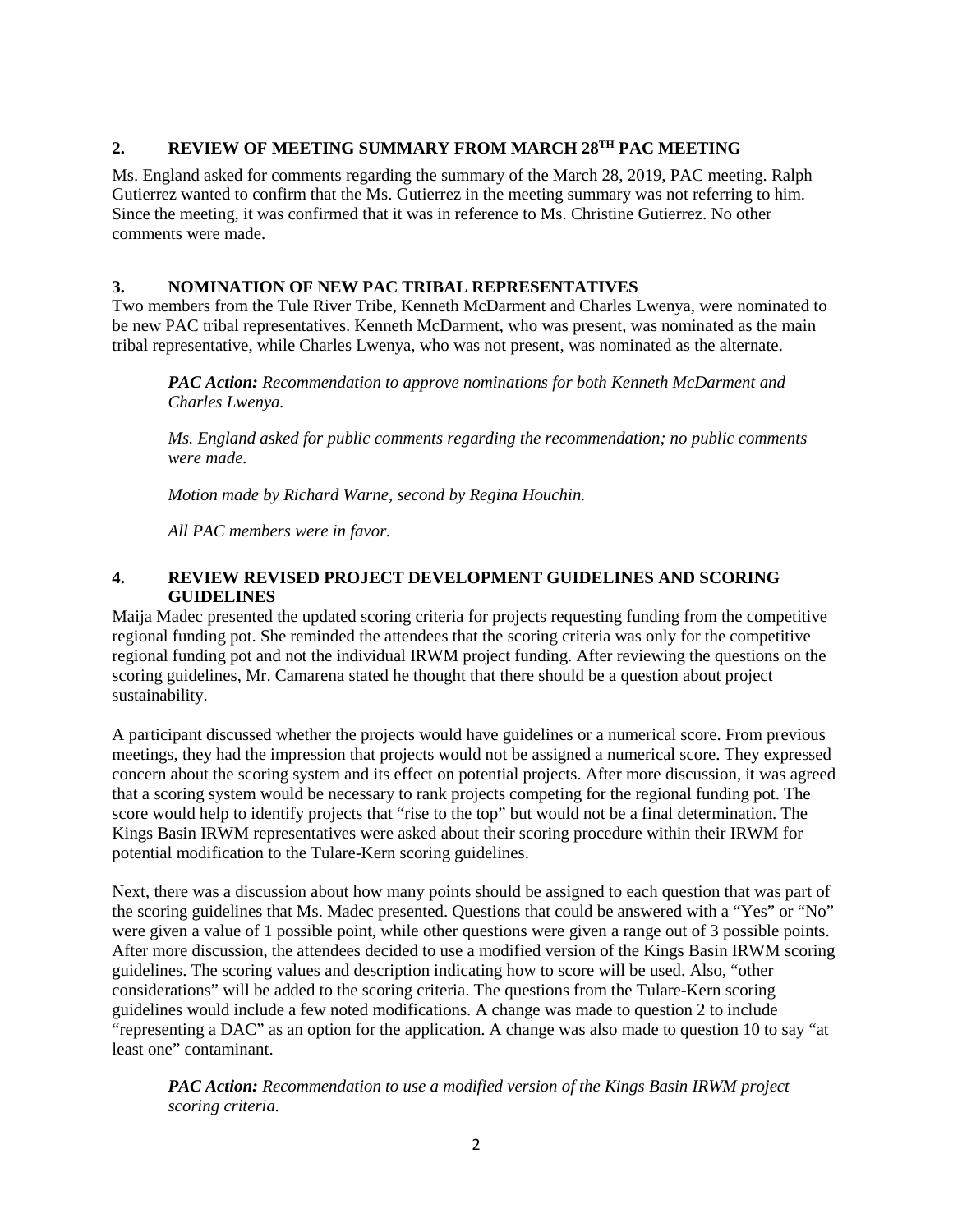- *Remove Question 13 from the Kings Basin IRWM guidelines as it is region-specific and not applicable.*
- *Modify Question 14 to include other considerations to make the question more flexible.*

*Ms. England asked for public comments regarding the recommendation; no public comments were made.*

*Motion made by Andrew Garcia, second by Jim Maciel.*

*All PAC members were in favor.*

#### **5. REVIEW APPLICATION COST REIMBURSEMENT REQUESTS FOR ROUND ONE PROPOSED PROJECTS**

The Westside San Joaquin IRWM was the sole region requesting application cost reimbursement at this meeting. The other projects on the Project Application Tracking List were approved at the previous PAC meeting in March  $28<sup>th</sup>$ , 2019.

Alfonso Manrique, Westside San Joaquin IRWM, presented the following proposal.

- City of Huron Groundwater Supply Well
	- o Project cost of \$20,000. Details about the project can be found [https://tularelakebasin.com/index.cfm/\\_api/render/file/?fileID=D7634DBC-5056-A936-](https://tularelakebasin.com/index.cfm/_api/render/file/?fileID=D7634DBC-5056-A936-A9BF0A103570332B) [A9BF0A103570332B.](https://tularelakebasin.com/index.cfm/_api/render/file/?fileID=D7634DBC-5056-A936-A9BF0A103570332B)
	- o Alfonso stated the groundwater in Huron wasn't of the best quality and the project would involve drilling a test well to verify its quality. The groundwater would be blended with surface water to achieve an optimal quality.
	- o A participant asked about the contaminants of concern, and Alfonso responded that the groundwater has high TDS.

*PAC Action: Recommendation to approve application cost reimbursement funding for the project presented.* 

*Ms. England asked for public comments regarding the recommendation; no public comments were made.*

*Motion made by Mike Camarena, second by Richard Warne.*

*All PAC members were in favor.*

### **6. REVIEW APPLICATIONS FOR PROJECT DEVELOPMENT ACTIVITIES**

Representatives from each IRWM group requesting project development funding presented their proposals.

Westside San Joaquin IRWM group

Alfonso Manrique, Westside San Joaquin IRWM, presented the following proposal.

- City of Huron Hydrogeological Investigation
	- o Project cost of \$230,000. Details about the project can be found [https://tularelakebasin.com/alliance/index.cfm?LinkServID=D6AD9A16-5056-A936-](https://tularelakebasin.com/alliance/index.cfm?LinkServID=D6AD9A16-5056-A936-A90E229D49E5D64C) [A90E229D49E5D64C.](https://tularelakebasin.com/alliance/index.cfm?LinkServID=D6AD9A16-5056-A936-A90E229D49E5D64C)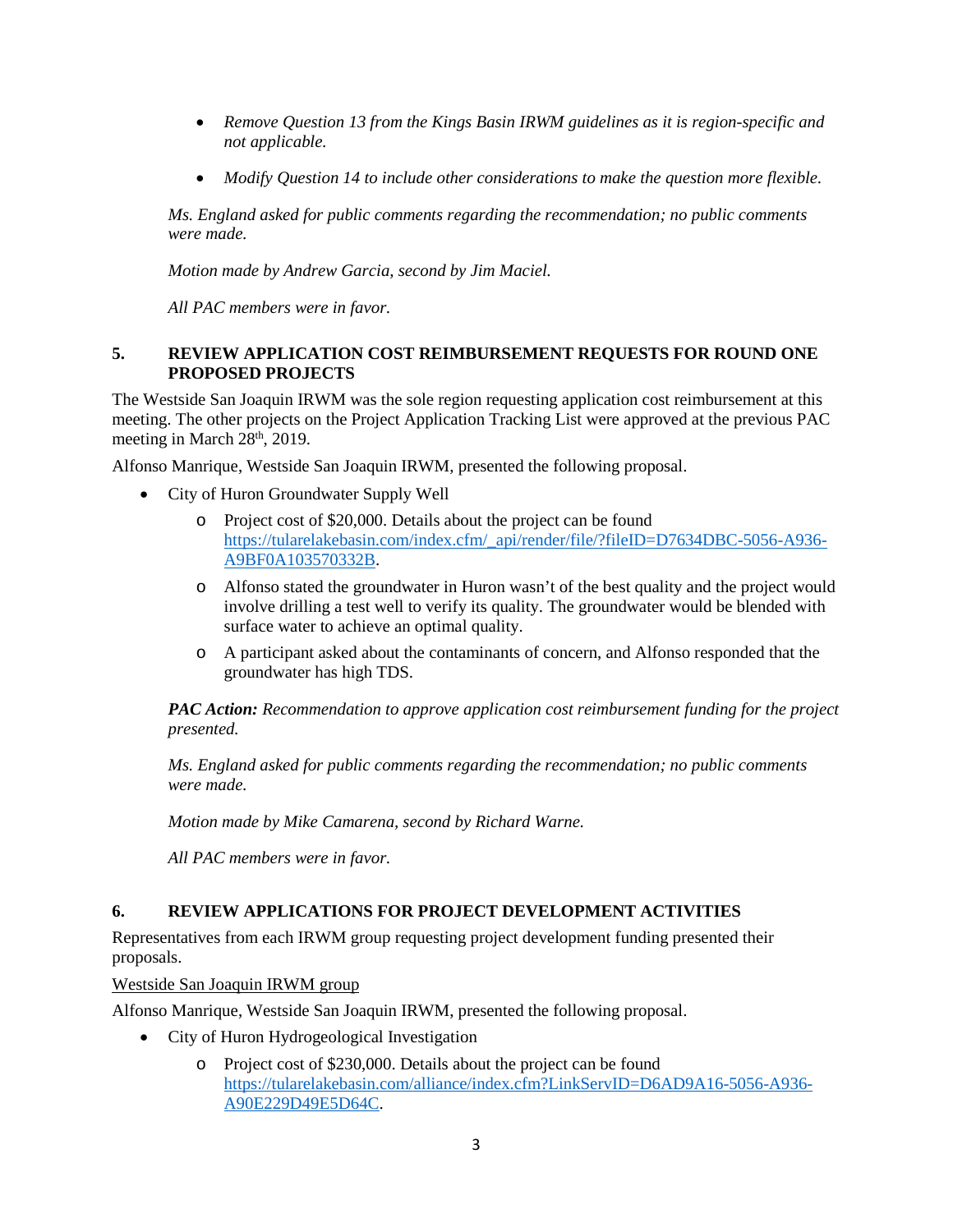- o Alfonso stated the project would improve the region's self-reliability and reduce the need for imported water. The project would also provide groundwater recharge. During wet years, the project would help to recharge the groundwater, and during dry years groundwater would be blended with surface water.
- o There were no participant comments about the project.

#### *PAC Action: Recommendation to approve project development funding for the Westside San Joaquin IRWM project presented.*

*Ms. England asked for public comments regarding the recommendation; no public comments were made.*

*Motion made by Jim Maciel, second by Regina Houchin.*

*All PAC members were in favor.*

#### Southern Sierra IRWM group

Bobby Kamansky, Southern Sierra IRWM, presented the following proposal.

- Water Supply Vulnerability in the Southern Sierra Communities
	- o Project cost of \$40,000. Details about the project can be found [https://tularelakebasin.com/alliance/index.cfm?LinkServID=D7014B7D-5056-A936-](https://tularelakebasin.com/alliance/index.cfm?LinkServID=D7014B7D-5056-A936-A921C500B0EA6C34) [A921C500B0EA6C34.](https://tularelakebasin.com/alliance/index.cfm?LinkServID=D7014B7D-5056-A936-A921C500B0EA6C34)
	- o The project would look at well data from various communities within the Southern Sierra IRWM.
	- o Denise England asked if there were specific communities that were targeted for the project. Bobby Kamansky responded that the actual communities were to be determined but stated that they had a community outreach program ready. Ms. England also stated the project's schedule went outside the Tulare-Kern DAC Program's schedule and asked if it could be condensed. Bobby said the schedule would be trimmed down for the scaled down scope for this program. Next, she asked about the number of wells that would be looked at. Bobby responded that there would probably be 3 communities targeted in the project. Bobby agreed to provide an updated project application with the condensed schedule.

Kenneth McDarment, Tule River Indian Tribe (within Southern Sierra IRWM), presented the following 3 proposals.

- **Meadow Restoration Project** 
	- o Project cost of \$15,000 for CEQA/NEPA preparation. Details about the project can be found [https://tularelakebasin.com/alliance/index.cfm?LinkServID=D7066F73-5056-](https://tularelakebasin.com/alliance/index.cfm?LinkServID=D7066F73-5056-A936-A94D8CD749845157) [A936-A94D8CD749845157.](https://tularelakebasin.com/alliance/index.cfm?LinkServID=D7066F73-5056-A936-A94D8CD749845157)
- Painted Dam Rock Dam Rehabilitation
	- o Project cost of \$15,000 for CEQA/NEPA preparation. Details about the project can be found [https://tularelakebasin.com/alliance/index.cfm?LinkServID=D744081F-5056-](https://tularelakebasin.com/alliance/index.cfm?LinkServID=D744081F-5056-A936-A9D462FC6EC226FB) [A936-A9D462FC6EC226FB.](https://tularelakebasin.com/alliance/index.cfm?LinkServID=D744081F-5056-A936-A9D462FC6EC226FB)
- Emergency Raw Water Storage Tank and Associated Raw Water Piping
	- o Project cost of \$15,000 for CEQA/NEPA preparation. Details about the project can be found [https://tularelakebasin.com/alliance/index.cfm?LinkServID=D7249246-5056-](https://tularelakebasin.com/alliance/index.cfm?LinkServID=D7249246-5056-A936-A97B2F462134B32C)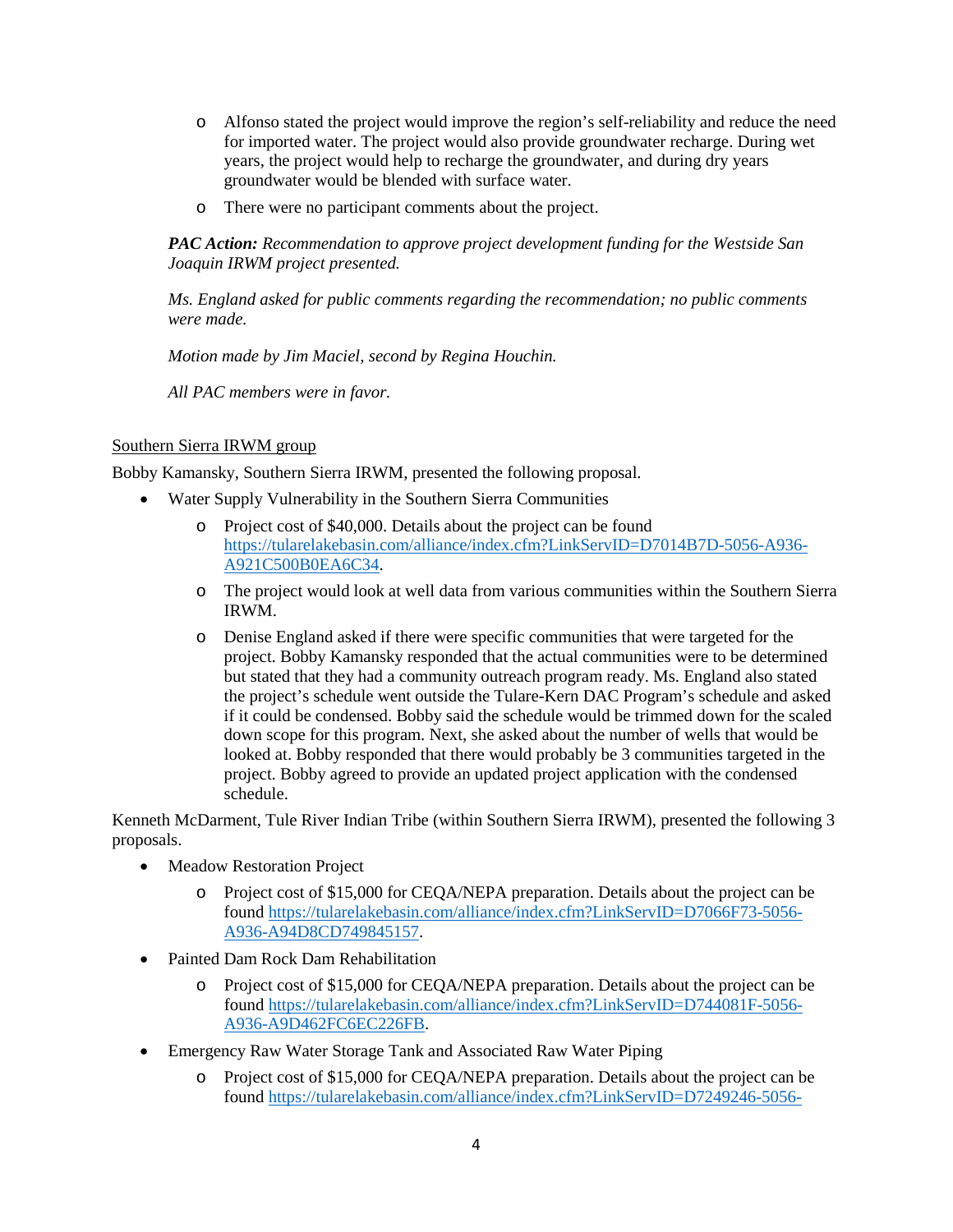#### [A936-A97B2F462134B32C.](https://tularelakebasin.com/alliance/index.cfm?LinkServID=D7249246-5056-A936-A97B2F462134B32C)

• **For all three projects**: Denise England asked if all of the funding requested was for CEQA and NEPA work. Mr. Kamansky responded that it was. He also asked if the Tule River Tribe time could be included in the scope. Ms. England asked Mr. Kamansky for the name of the Tule River Tribe consultant working on the project and wanted to verify with DWR. She will need a budget breakdown from Mr. Kamansky including the CEQA/NEPA consultant and Tribal counsel fees, so she can present to DWR. Mr. Kamansky will provide this information.

*PAC Action: Recommendation to approve project development funding for the Southern Sierra IRWM projects presented.* 

*Ms. England asked for public comments regarding the recommendation; no public comments were made.*

*Motion made by Richard Warne, second by Ralph Gutierrez.*

*All PAC members were in favor.*

#### Poso Creek IRWM group

Stephanie Hearn, Poso IRWM, presented the following proposal.

- City of Delano Sphere of Influence Water Consolidation Study
	- o Project cost of \$100,000. Details about the project can be found [https://tularelakebasin.com/alliance/index.cfm?LinkServID=D6DD6064-5056-A936-](https://tularelakebasin.com/alliance/index.cfm?LinkServID=D6DD6064-5056-A936-A93614FF994F076A) [A93614FF994F076A.](https://tularelakebasin.com/alliance/index.cfm?LinkServID=D6DD6064-5056-A936-A93614FF994F076A)
	- o The project would look to consolidate all of the water systems within the City of Delano sphere of influence to create 1 single water system.
	- o Denise England asked if City of Delano was an active participant, and Ms. Hearn responded that they were, but that the project was still at a conceptual level.
	- o Maria Herrera, of Self-Help Enterprises, asked if the individual communities were onboard with their systems being consolidated. Ms. Hearn responded that some have not been notified yet, but that outreach to the communities affected by the consolidation process is ongoing. Ms. Herrera emphasized that ongoing outreach would be very important as the project progresses.

Christine Gutierrez, Poso IRWM, presented the following 2 proposals.

- Pond School Water Treatment Plant Service
	- o Project cost of \$20,000. Details about the project can be found [https://tularelakebasin.com/alliance/index.cfm?LinkServID=D6E28246-5056-A936-](https://tularelakebasin.com/alliance/index.cfm?LinkServID=D6E28246-5056-A936-A94B69E0B22086BA) [A94B69E0B22086BA.](https://tularelakebasin.com/alliance/index.cfm?LinkServID=D6E28246-5056-A936-A94B69E0B22086BA)
	- o The existing arsenic treatment plant at the school is aging and needs to be upgraded.
	- o Denise England stated that she would need to verify with DWR that this project would within the Program's scope, since it could be considered more of a maintenance activity versus project development.
- Richgrove CSD Water Well and Storage Tank Project
	- o Project cost of \$97,100. Details about the project can be found [https://tularelakebasin.com/alliance/index.cfm?LinkServID=C3BDF28E-5056-A936-](https://tularelakebasin.com/alliance/index.cfm?LinkServID=C3BDF28E-5056-A936-A901F2A476F4599B) [A901F2A476F4599B.](https://tularelakebasin.com/alliance/index.cfm?LinkServID=C3BDF28E-5056-A936-A901F2A476F4599B)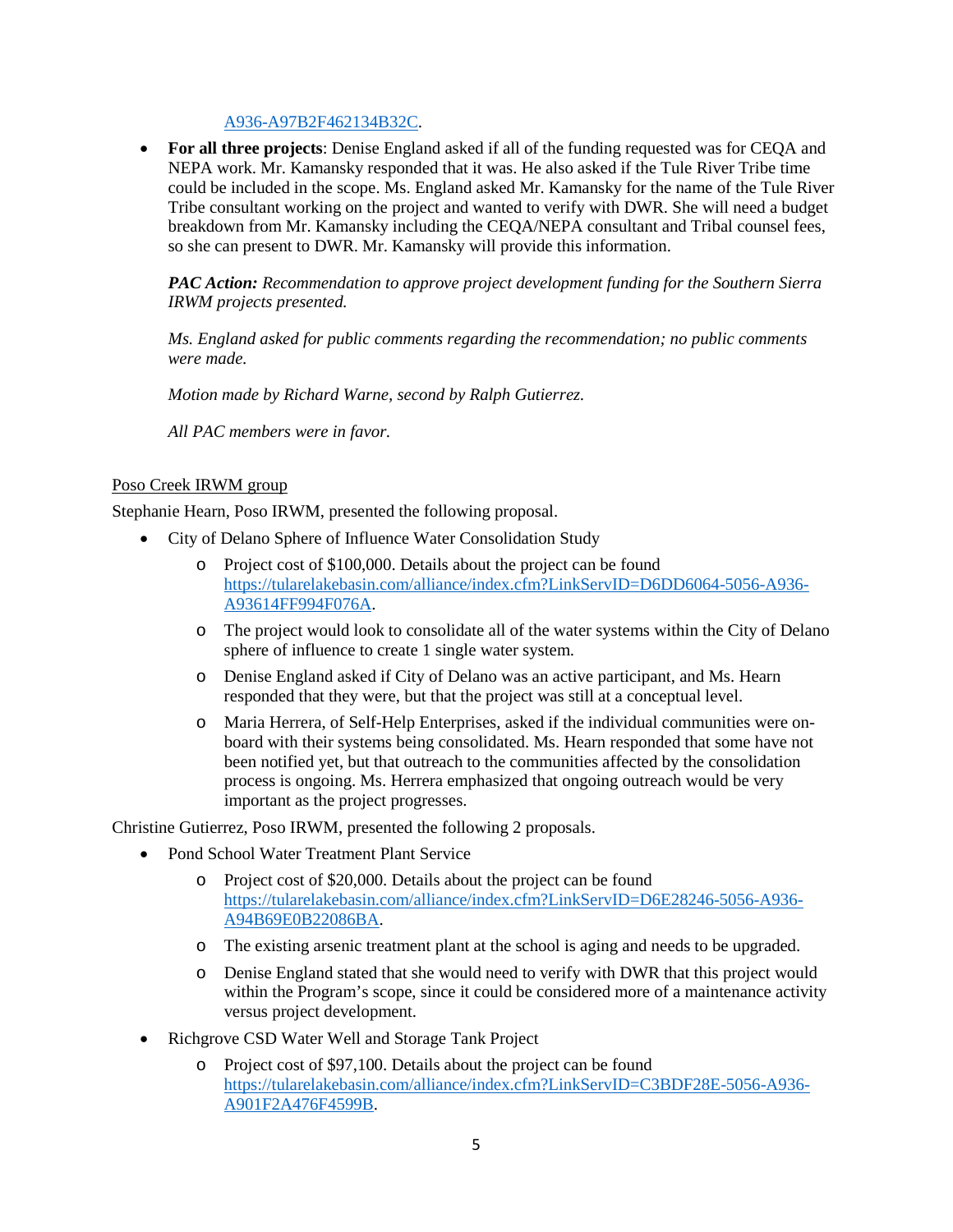- o The funding for this project would go towards updating construction plans for a replacement water well, pipeline, and a new water storage tank. The system would also be consolidated with Rodriguez Labor Camp.
- o There were no participant comments about the project.

*PAC Action: Recommendation to approve project development funding for the Poso Creek IRWM projects presented.* 

*Ms. England asked for public comments regarding the recommendation; no public comments were made.*

*Motion made by Ralph Gutierrez, second by Andrew Garcia.*

*All PAC members were in favor.*

#### Tule River Basin IRWM group

Seamus Guerin, representing Tule IRWM, presented the following 2 proposals.

- Allensworth CSD Meter and Solar Planning Project
	- o Project cost of \$230,000. Details about the project can be found [https://tularelakebasin.com/alliance/index.cfm?LinkServID=D72D295D-5056-A936-](https://tularelakebasin.com/alliance/index.cfm?LinkServID=D72D295D-5056-A936-A934F5D06913D513) [A934F5D06913D513.](https://tularelakebasin.com/alliance/index.cfm?LinkServID=D72D295D-5056-A936-A934F5D06913D513)
	- o Allensworth CSD has been having problems with their existing manual-read meters which are not providing accurate results. A solar planning project is also being included within the project.
	- o A participant asked if the CSD was sure the meters were the problem and not leaky piping. Mr. Guerin responded that a leak detection survey had already been done and the pipes were found to be in good shape.
	- o A participant asked about the purpose solar component to the project. Seamus stated the purpose of the solar project of project was to reduce to cost of water service to the CSD, as energy costs currently make up a quarter of their total costs. The participant asked what the solar power would be used for, and Mr. Guerin responded that it would be used to power the wells, booster pumps, or District office facilities.
	- o Another participant asked why they needed planning funding to replace the existing faulty meters and not just replace them outright. Mr. Guerin stated that they need funding to complete environmental documents and other planning documents required for the project. The District does not have sufficient funding to replace the meters on its own.
- Ducor CSD North Tank Replacement
	- o Project cost of \$20,000. Details about the project can be found [https://tularelakebasin.com/alliance/index.cfm?LinkServID=D747F682-5056-A936-](https://tularelakebasin.com/alliance/index.cfm?LinkServID=D747F682-5056-A936-A9FF48EF52281C69) [A9FF48EF52281C69.](https://tularelakebasin.com/alliance/index.cfm?LinkServID=D747F682-5056-A936-A9FF48EF52281C69)
	- o Following an inspection of Ducor CSD's water storage tank, and it was revealed that the tank needed to be replaced due to corrosion and other factors.
	- o There were no participant comments on the project.

*PAC Action: Recommendation to approve project development funding for the Tule River Basin IRWM projects presented.* 

*Ms. England asked for public comments regarding the recommendation; no public comments*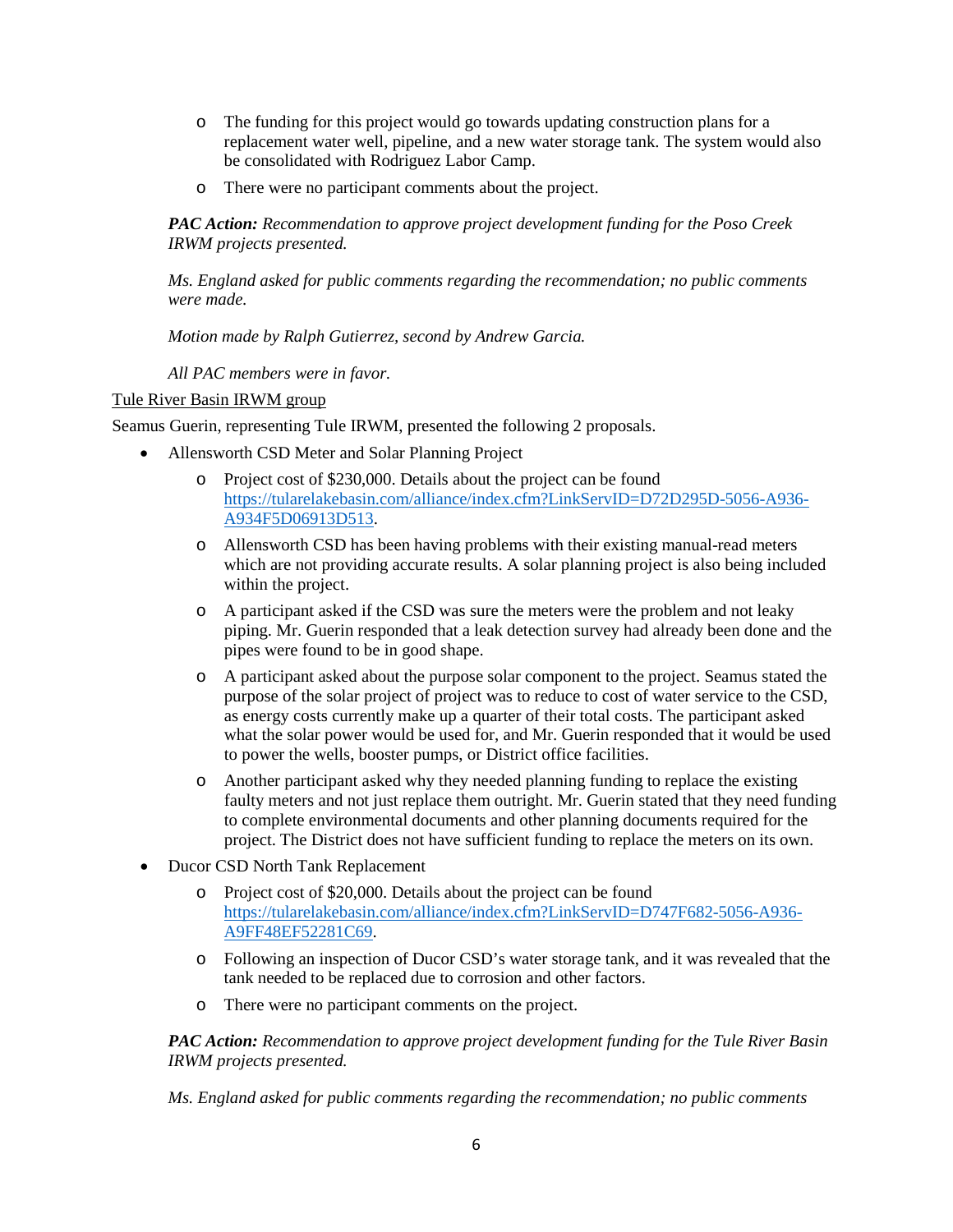*were made.*

*Motion made by Regina Houchin, second by Stephanie Hearn.*

*All PAC members were in favor.*

#### Kaweah IRWM group

Bill Pensar, representing Lemon Cove, presented the following proposal.

- Lemon Cove Test Wells Pump Test
	- o Project cost of \$105,500. Details about the project can be found [https://tularelakebasin.com/alliance/index.cfm?LinkServID=D6D80820-5056-A936-](https://tularelakebasin.com/alliance/index.cfm?LinkServID=D6D80820-5056-A936-A9D579AF443C7E43) [A9D579AF443C7E43.](https://tularelakebasin.com/alliance/index.cfm?LinkServID=D6D80820-5056-A936-A9D579AF443C7E43)
	- o Lemon Cove would like to perform pump tests on two hard rock wells. They have had problems with wells being constructed and not performing well. In addition, they have had a long history of nitrate problems in existing wells.
	- o A participant asked what the funding would be used for in the project. Mr. Pensar responded that the funding would be used for 15 day pump testing, hydrogeological review, sizing of well pumps, and engineering and design of the wells.
	- o A participant asked if the wells were test wells or complete wells. Mr. Pensar stated that they were test wells that were approved to become complete wells. He stated that they haven't been pumped continuously yet. Maija Madec added that the hard rock wells needed to be pumped continuously to verify the quality of the water stays consistent.

*PAC Action: Recommendation to approve project development funding for the Kaweah IRWM project presented.* 

*Ms. England asked for public comments regarding the recommendation; no public comments were made.*

*Motion made by Richard Warne, second by Bobby Kamansky.*

*All PAC members were in favor.*

At the end of the project development activities discussion, PAC members expressed concern at the oversight needed for the project consultants. Maria Herrera stated that consultants should be required to submit their invoices. Ms. England acknowledged the need and said the County would handle it on a case by case basis, depending on the project. It was agreed that requiring the DAC to sign/acknowledge invoices submitted by the consultant would be appropriate. Also, reporting/status updates will be helpful at PAC meetings. Ms. Herrera mentioned that SHE can help with DAC engagement, as needed.

#### **7. DISCUSS NEEDS ASSESSMENT SURVEY**

Maija Madec and Maria Herrera presented the needs assessment survey document to the PAC. They stated the goals of the survey were to keep it simple and to get data that is not publicly available.

A participant asked why water quality information was not on the survey. Ms. England stated the reason was because water quality information is already available to the public. A participated suggested that it may be useful to add the quantity of water that was metered to the survey to get an understanding of how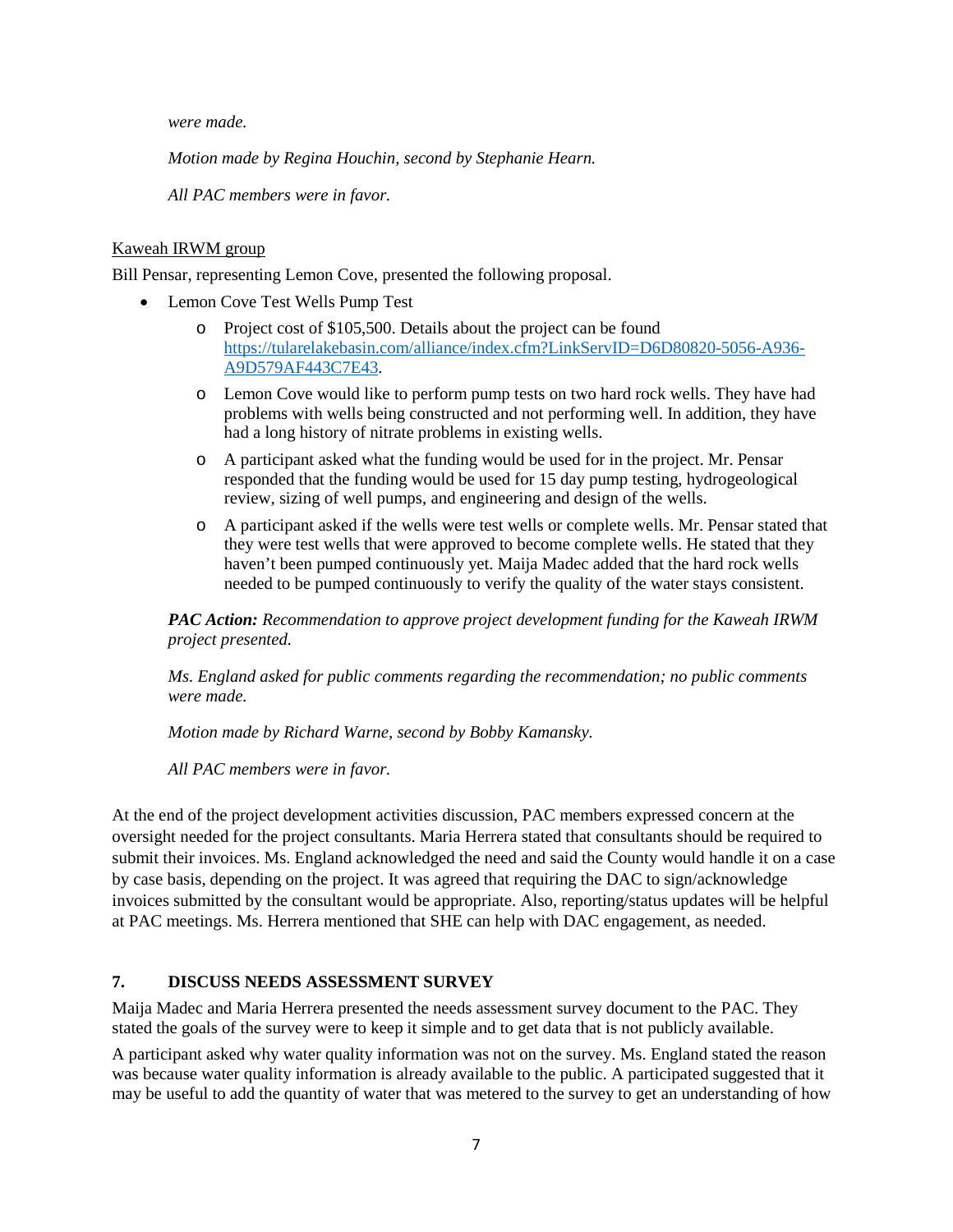much water may be unaccounted for.

### **8. DISCUSS PLANS FOR UPCOMING MEETINGS**

The location for upcoming meetings was discussed. The Tule River Tribe offered to use their conference room for future meetings. However, the group agreed to keep August 15<sup>th</sup> meeting in the Provost and Pritchard Visalia office. The September meeting was pushed back until October 17<sup>th</sup> to allow for additional time for PAC members to try the web tool and identify any potential issues. It was decided that the October  $17<sup>th</sup>$  meeting would also be held in the Provost and Pritchard Visalia office.

Plans for scoring projects applying for the competitive regional funds pot were discussed. It was decided that these projects competing for the regional funds pot and remaining individual IRWM projects should be submitted by July 31<sup>st</sup>, 2019. These projects will be reviewed for approval at the August 15<sup>th</sup> PAC meeting. Ms. England asked IRWM groups if they were planning on submitting projects for the competitive regional funding pot. The Southern Sierra, Kings Basin, Tule River, Westside San Joaquin, and Poso Creek IRWMs stated they plan on submitting additional projects.

The scoring process for projects at the August 15<sup>th</sup> meeting was discussed. Conflicts of interest regarding scoring projects were looked at to decide who should be allowed to score projects. It was discussed that the DAC representative of each individual IRWM and the Tribal Representative would vote on each project that was applying for the competitive regional funding pot. The DAC representative from the presenting IRWM would not be allowed to score their own project. It was decided that an in-person meeting was not necessary for the scoring process, and that Ms. England would contact the eight (8) scoring representatives to score the submitted projects prior to the August 15<sup>th</sup> meeting. Presentation of projects discussion, final ranking and project approval will occur at the August 15<sup>th</sup> meeting.

### **9. ADDITIONAL UPDATES FROM PAC MEMBERS**

There were no additional updates from PAC members.

### **10. NEXT STEPS AND CLOSING**

The meeting was adjourned.

The next PAC meeting will be held:

August 15, 2019 9:00 a.m. – 12:00 p.m. Provost & Pritchard 130 N Garden Street Visalia, CA 93291